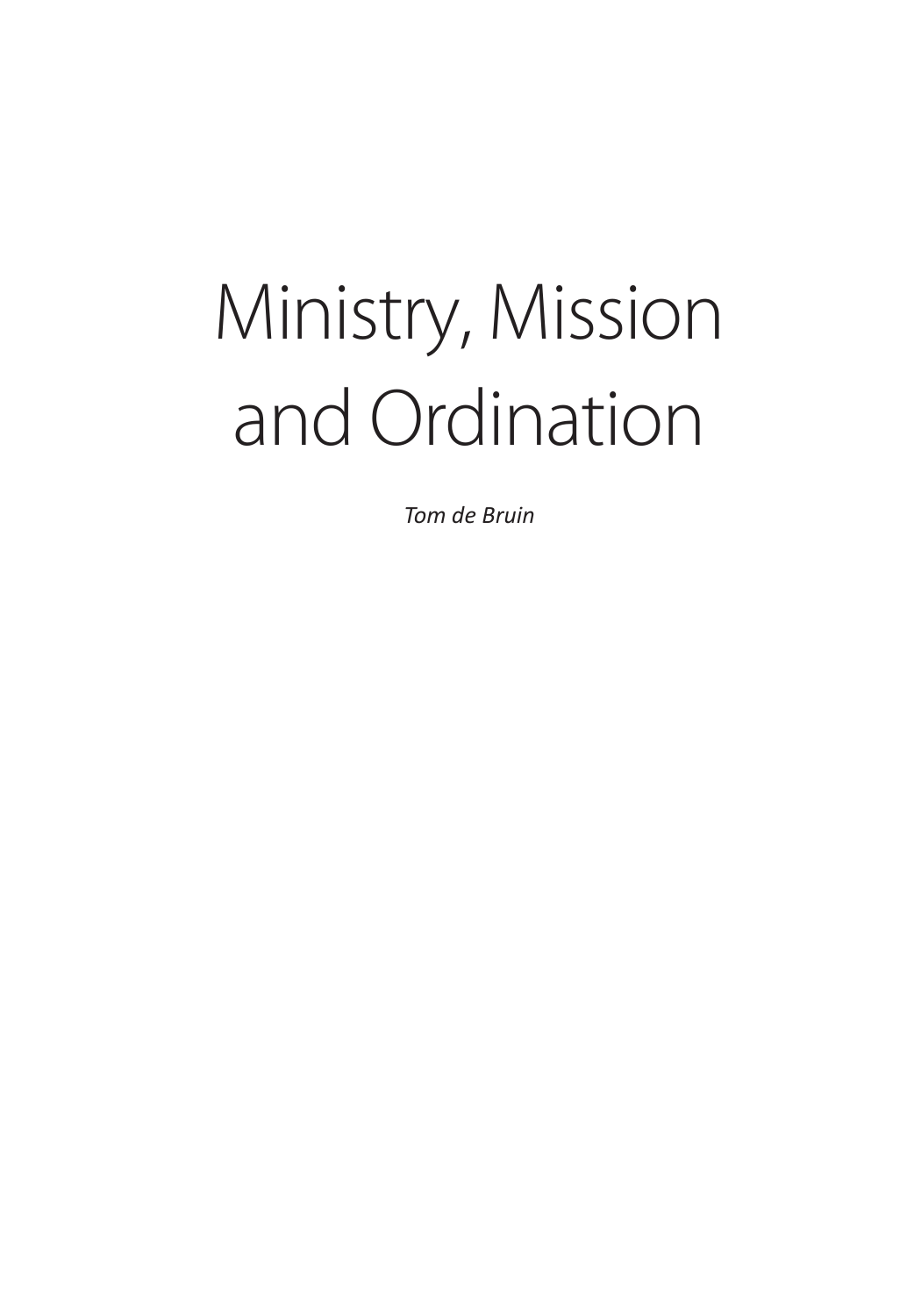# TABLE OF CONTENTS

|                                                     | 3              |
|-----------------------------------------------------|----------------|
|                                                     | $\overline{7}$ |
|                                                     | 9              |
| Ordination in the Seventh-Day Adventist Church      | 10             |
| 1. Principles of Biblical Interpretation            | 13             |
|                                                     | 14             |
| Principle 2: Dealing With Issues Not Clearly Stated |                |
|                                                     |                |
|                                                     | 16             |
|                                                     | 19             |
|                                                     |                |
|                                                     |                |
|                                                     |                |
|                                                     |                |
|                                                     |                |
| Principle 10: Plain Reading is Not Always Enough    | 23             |
|                                                     |                |
|                                                     | 25             |
|                                                     | 26             |
|                                                     | 27             |
|                                                     | 29             |
|                                                     | 33             |
|                                                     | 34             |
|                                                     |                |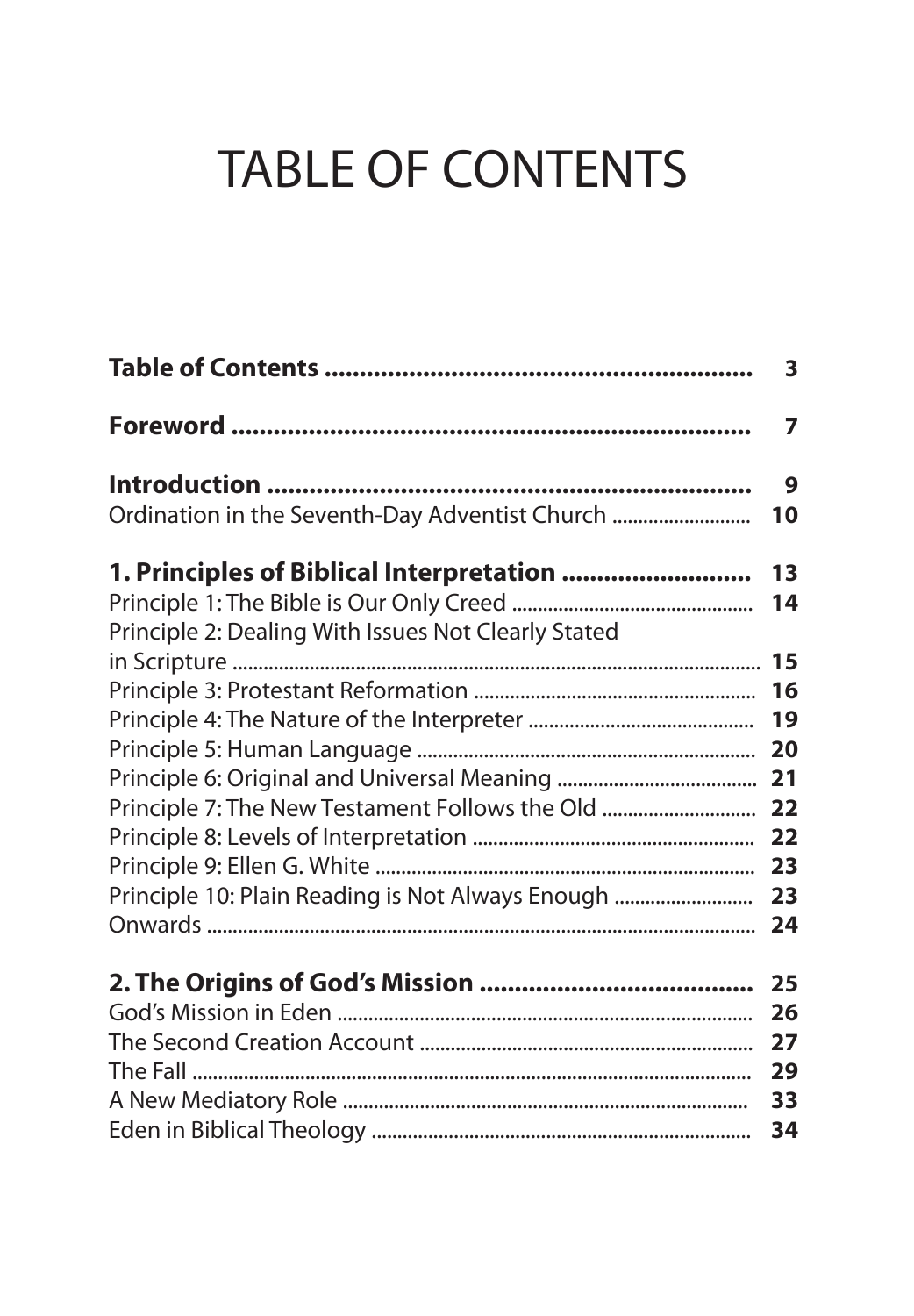|                                                | 38 |
|------------------------------------------------|----|
|                                                |    |
|                                                |    |
| 4. Israel: Judges, Priests, Elders and Kings   | 41 |
|                                                | 42 |
|                                                | 46 |
|                                                | 48 |
|                                                |    |
|                                                |    |
|                                                | 52 |
|                                                |    |
| 5. The Importance of Christ in God's Mission   | 55 |
|                                                | 55 |
|                                                | 56 |
|                                                | 57 |
|                                                | 58 |
|                                                | 59 |
| 6. Ministers in the New Testament Church       | 63 |
|                                                | 63 |
|                                                | 66 |
|                                                | 70 |
| Barnabas and Saul Are Commissioned to          |    |
|                                                | 73 |
| Later Developments in the New-Testament Church | 75 |
|                                                | 77 |
|                                                |    |
|                                                | 79 |
|                                                | 79 |
|                                                |    |
|                                                | 84 |
|                                                |    |
|                                                |    |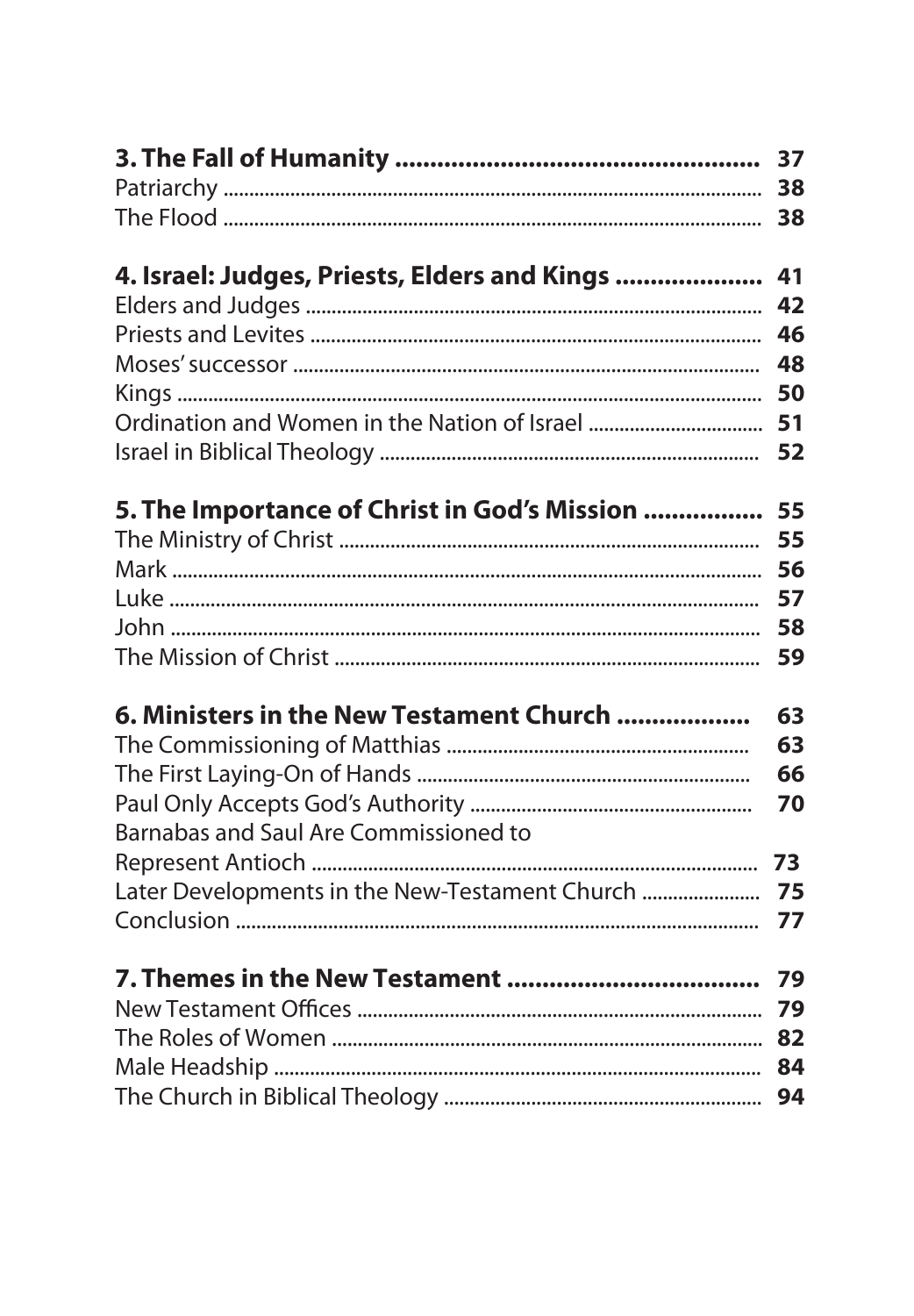| 8. Ministers and Ordination in the                       |  |
|----------------------------------------------------------|--|
|                                                          |  |
|                                                          |  |
|                                                          |  |
|                                                          |  |
|                                                          |  |
| 9. Ellen G. White's Views on Ordination  107             |  |
|                                                          |  |
|                                                          |  |
|                                                          |  |
|                                                          |  |
|                                                          |  |
|                                                          |  |
|                                                          |  |
|                                                          |  |
|                                                          |  |
| <b>Appendix A Recommendations of the Trans-European</b>  |  |
| Theology of Ordination Study Committee  123              |  |
| Implementing a Biblical Priesthood of All Believers  123 |  |
|                                                          |  |
|                                                          |  |
| <b>Appendix B The Research Task Defined by the</b>       |  |
|                                                          |  |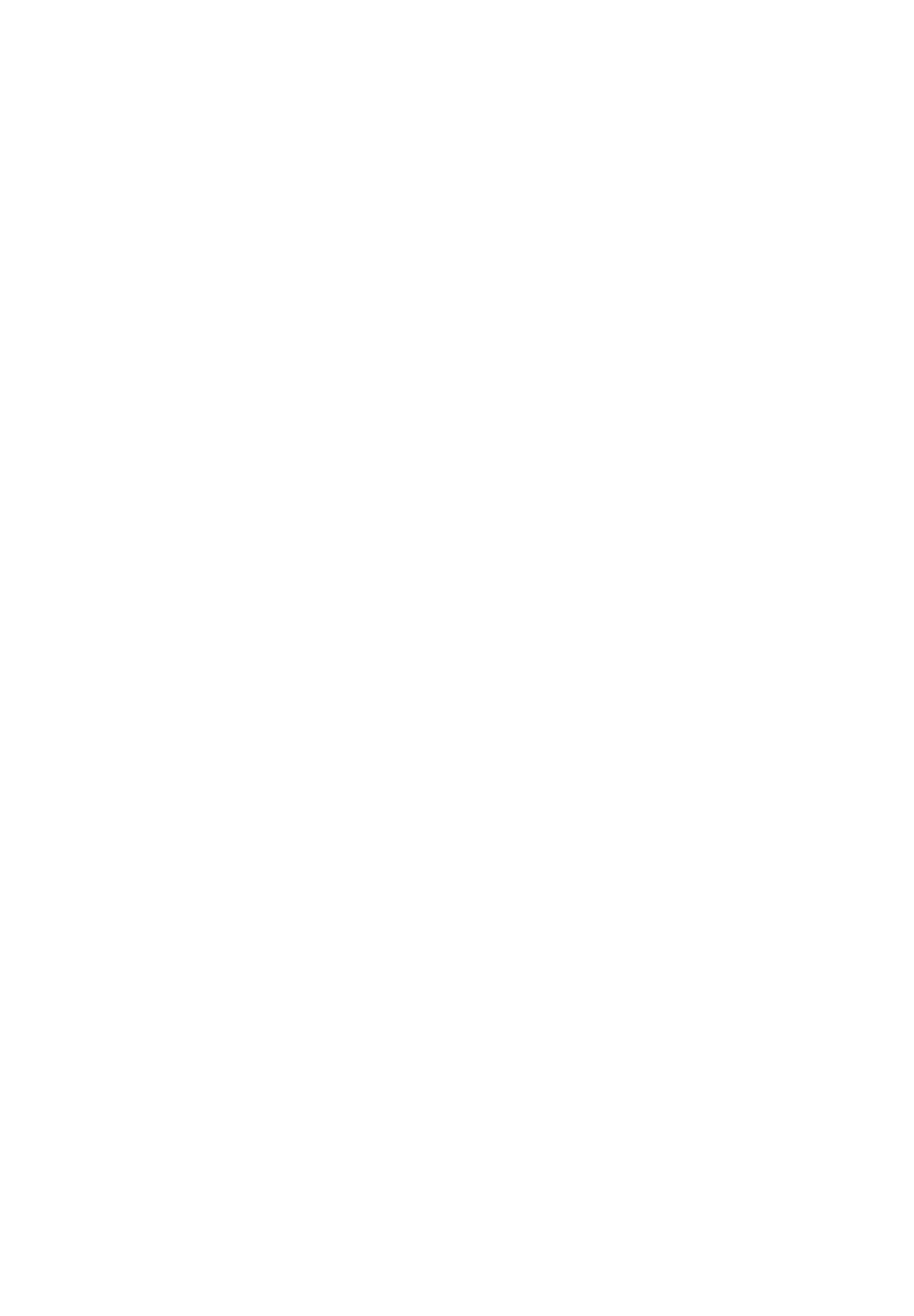### FOREWORD

At the 2010 General Conference Session, a commitment was made to study the theology of ordination. Each Division was requested to study the question and submit a report to the Theology of Ordination Study Committee (TOSC), appointed by the General Conference. Between June 2012 and November 2013 the Trans-European Division's Biblical Research Committee (TED BRC), carried out a thorough study of the subject.

The initial work was delegated to a subcommittee of the TED BRC, consisting of Audrey Andersson, Jan Barna, Daniel Duda, Raafat Kamal, Janos Kovacs-Biro, Laurence Turner, Cedric Vine and Bertil Wiklander. Their draft report was sent to the full TED BRC, which was given time to comment on and discuss the contents. The final version of the report was a very substantive work, consisting of some 863 pages and more than 350,000 words.

On 18 November 2013, the TED Executive Committee unanimously voted in a secret ballot to approve and recommend the report to the TOSC. The report's findings and rationale were presented to the TOSC by Bertil Wiklander, then President of the TED and chair of the TED BRC. We extend our thanks and appreciation to him for his commitment, leadership and significant contribution to the study.

Recognising the importance of this study, and the fact that many members simply do not have the time to read the full report, the TED Executive Committee voted to publish a condensed version. The purpose of the condensed version is to make the contents of this massive study accessible to as many church members as possible. This shorter, easier-to-read summary aims to make the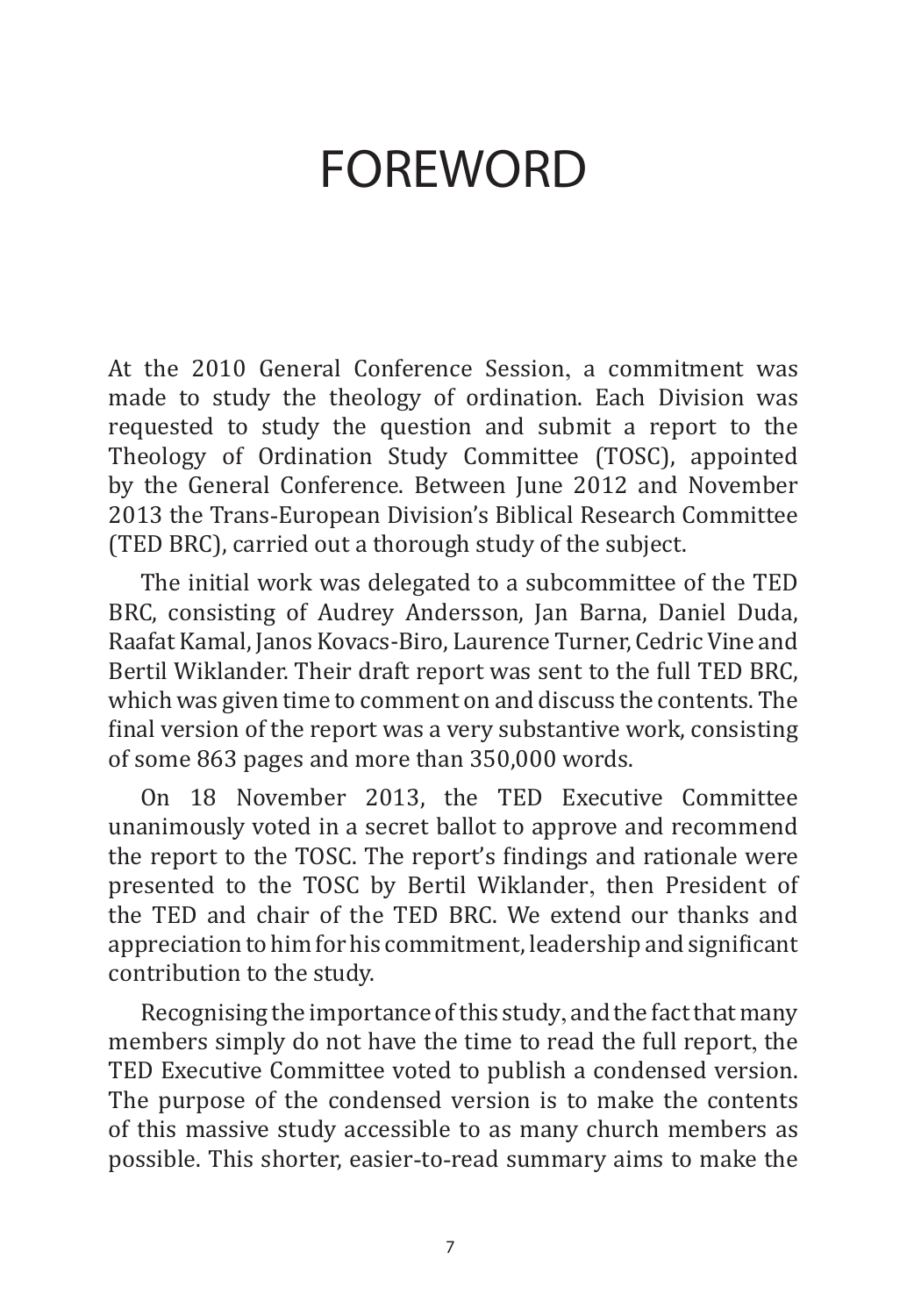content available while preserving the theological depth of the original. We would like to offer our deepest appreciation to Tom de Bruin for accepting this task, and delivering the manuscript within a very tight timeframe.

We thank God for his blessings in our work, and pray that both this book and the study on which it is based will prove a valuable tool for the Seventh-day Adventist Church as it addresses the important issue of ordination.

> Raafat Kamal President, Trans-European Division St Albans, 20 April 2015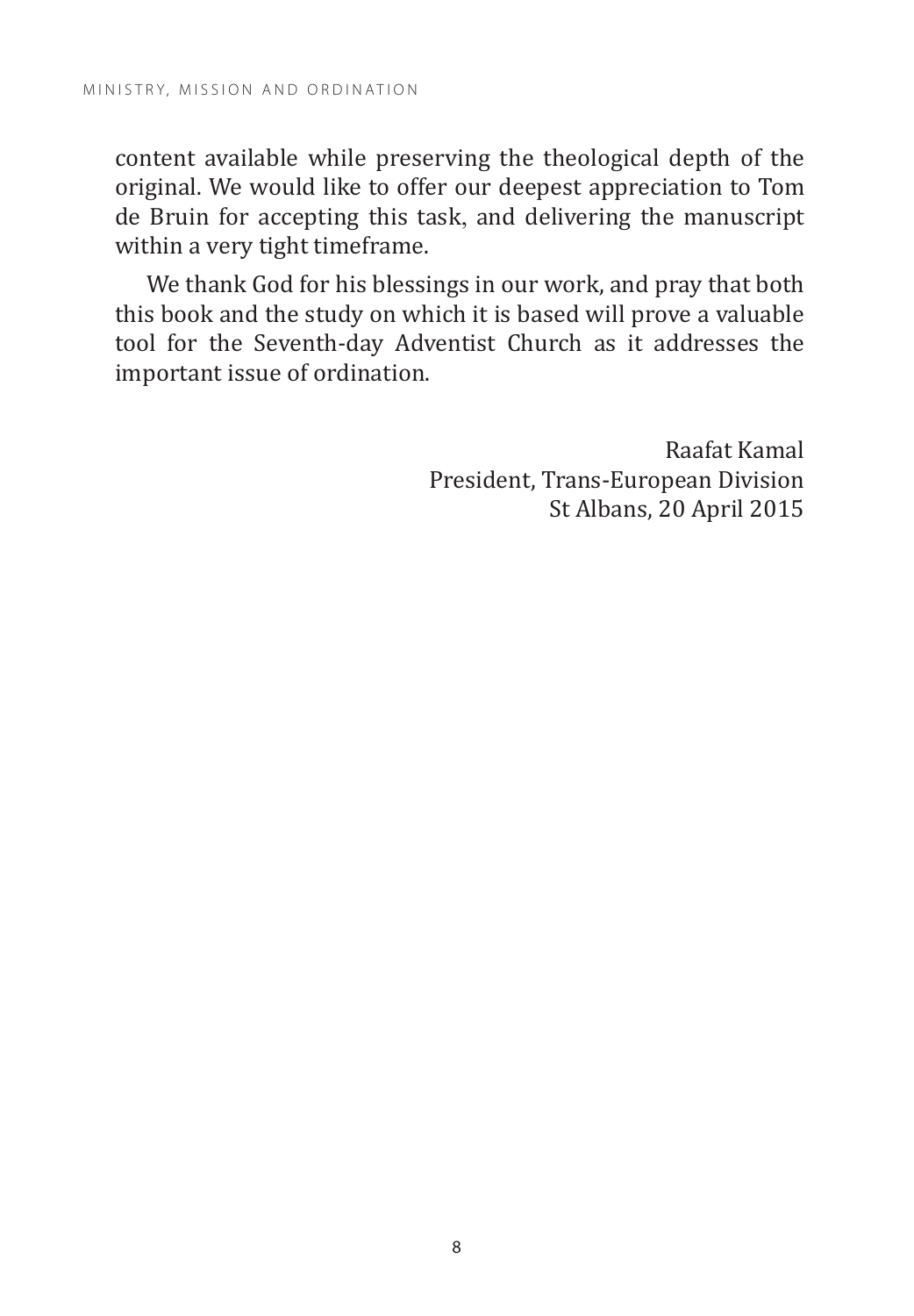### INTRODUCTION

You have in your hands a book on the theology of ordination. This is a complicated subject. Ordination is a process of selection, of training and of induction to leadership, and has been practiced in the Christian church for 1900 years or more. The theology and practice of ordination has changed a great deal in those years, and even within a single denomination like the Seventh-day Adventist Church, many different assumptions and understandings of ordination exist. This potentially confuses and distorts the conversation.

In this book we will set out to examine our Adventist theology of ordination. We have tried to write in a way that is easy to read, but that still contains as much theological depth as possible. Nevertheless, do remember that this book only represents about 15% of the original study, so there is always more to know and discover. By all means, after reading this book, get your hands on the Trans-European Division's full 863-page report!

The theology of ordination is currently a hot topic in the Adventist church. In all aspects of church life, from Facebook groups to Sabbath school, from websites to the General Conference, Adventists are discussing this subject. Some support the ordination of women, claiming that God is a God of equality. Others see the use of female minsters, but would prefer them to serve under the leadership of a male pastor. There are even those that suggest that any form of ordination is unbiblical. The book you are holding attempts to reply to this ongoing, worldwide Adventist discussion. We hope it will contribute in a positive and uplifting way.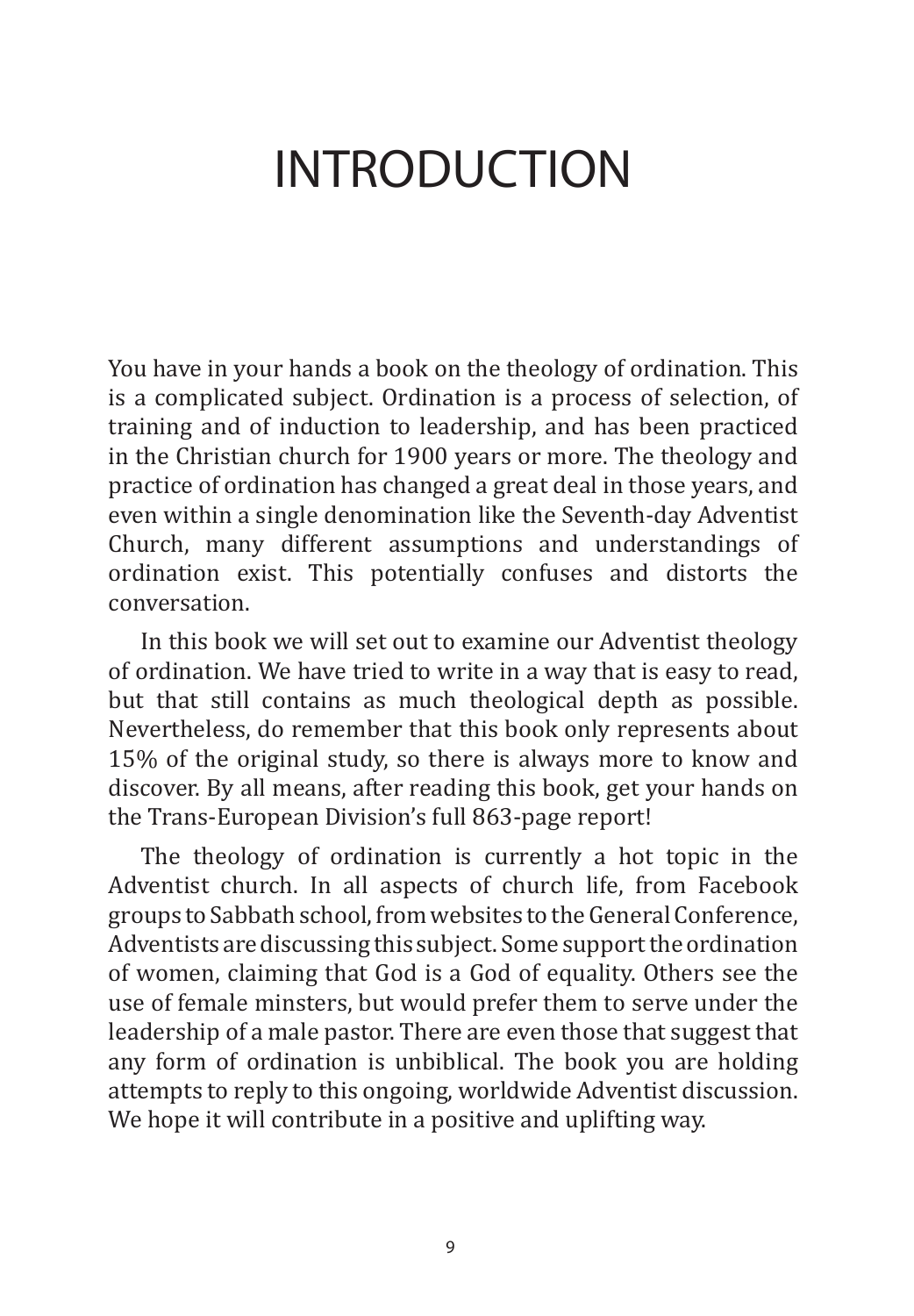As far as this study is concerned, there is neither clarity nor unanimity among the inspired authors of the Bible on the topic of ordination. No biblical writer describes the theological significance of 'ordination'. No writer says anything about the process of selecting candidates for 'ordination'. Nothing said about the ceremony of 'ordination'.

We will be the first to admit that this idea sounds strange. Almost every Adventist has some idea of ordination, and can easily name a couple of passages where ministers are ordained. You might be thinking 'What about the seven?' or 'What about Timothy?'

Good questions! We hope your interest is piqued. Read on: we will answer these questions, and more.

#### **ORDINATION IN THE SEVENTH-DAY ADVENTIST CHURCH**

Before we jump into the history and theology of ordination, let's quickly look at the current practice of ordination in the Adventist church. In our church we hold ordination ceremonies, where we ordain people for a specific office. We acknowledge that God has called them, and they are set apart by the laying-on of hands for a specific ministry or service. This means our ordination process has three parts: a divine call and formal approval from the church, the setting-apart by prayer and the laying-on of hands, and the associated ministry the ordained individual will perform.

Ordination applies to various offices and roles in the Christian church. As Adventists, we ordain for three classes of church functions: gospel ministers, local elders and deacons or deaconesses. According to our current world-church policies, the first of these positions is currently only open to male members. The others, if so desired, are open to all genders. In the Adventist church we have linked ordination to a number of administrative roles, but it should be underlined that the decision to ordain someone and the decision to elect someone for leadership are two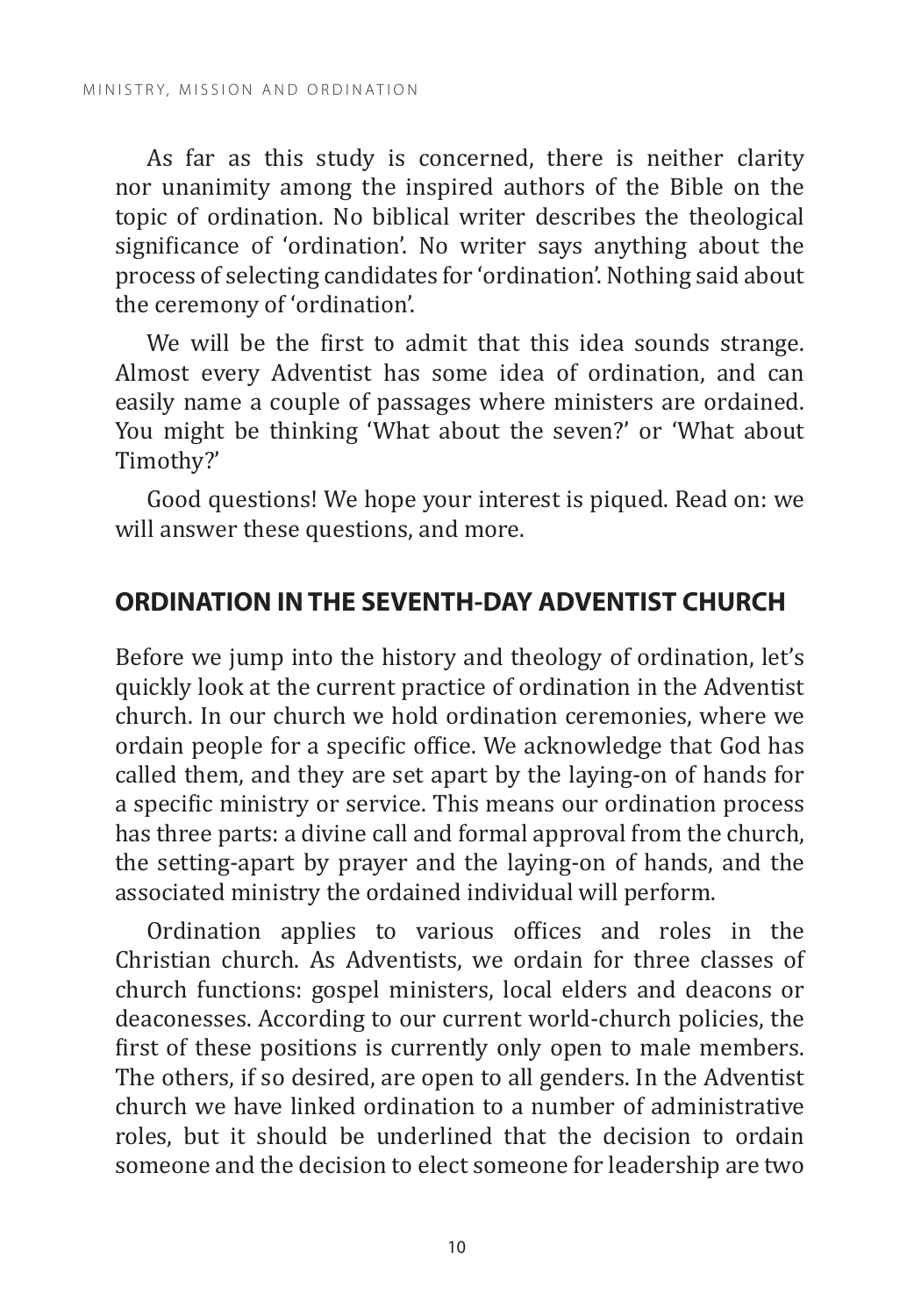different acts, taken by different bodies on different occasions for different reasons.

Ordained ministers are not the only ministerial offices. The Adventist church recognises both the licensed minister, for those on the path to ordination, and the commissioned minister, for those who cannot be ordained for reasons of gender or ministry position. A host of pastoral ministries in the church are thus carried out by both men and women who are not ordained. These ministries also include church administration, institutional work, departmental work at General Conference, Division, Union and Conference levels, financial auditing and naturally the various functions in the local churches.

It is vital to our church structure and ecclesiology that we understand the reasons for ordaining some members and not ordaining others. We must understand the biblical and theological context of our ordination practices. These too will be discussed in detail in this book.

This book's structure should be easy to follow. We will begin with some principles of biblical interpretation, which form the foundation on which the rest of the study stands. We will then trace the theme of ministry and ordination through the Bible, from Genesis to Revelation. To help us understand the origins of our current practices, we will also briefly examine ordination in post-biblical Christian tradition. Finally, because of the high esteem we give to Ellen G. White, we will also examine her views on the subject of ordination.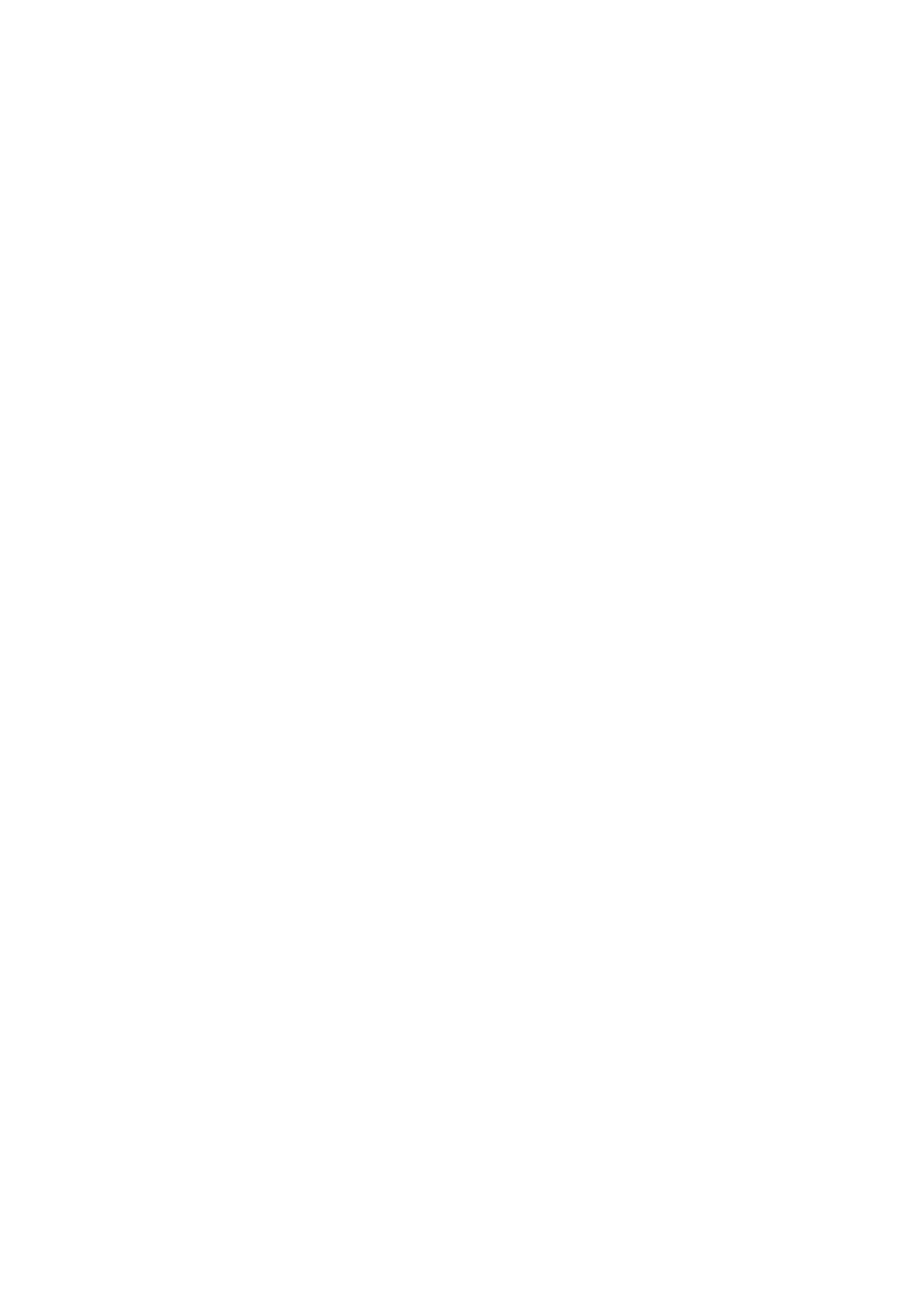# 1. PRINCIPLES OF BIBLICAL INTERPRETATION

The subject of ordination in the Bible can be approached from many angles, and a book discussing theological interpretation would be incomplete without an examination of the principles of biblical interpretation. Anyone delving deeper into the word of God should pause to ponder their methods of biblical interpretation. Although this chapter is likely the most difficult part of the book to read and understand, it is a vital foundation for the other chapters. When reading, remember that Paul says 'endurance produces character' (Rom 5:4). Do persevere: you will be justly rewarded.

Imagine, if you will, a study of the Sabbath by someone who does not believe that the Old Testament has any authority on that subject. Such a person might very well come to very different conclusions about the Sabbath and its role in a contemporary Christian's life. Clearly, in such a study there would be no references to the Ten Commandments, or to the Sabbath at creation. From this example it becomes natural that a biblical study should take the whole of Scripture into account, not just a part. This is a principle of biblical interpretation that you might take for granted, but if it is not clearly defined, how will anyone else know?

For this reason we will begin this study by laying out ten principles for our theological interpretation of ordination in the Bible. As you read them, you might realise that you already apply many of these principles in your own Bible study. These principles are not new, but they do need to be put down clearly on paper so that we know the basis from which we argue.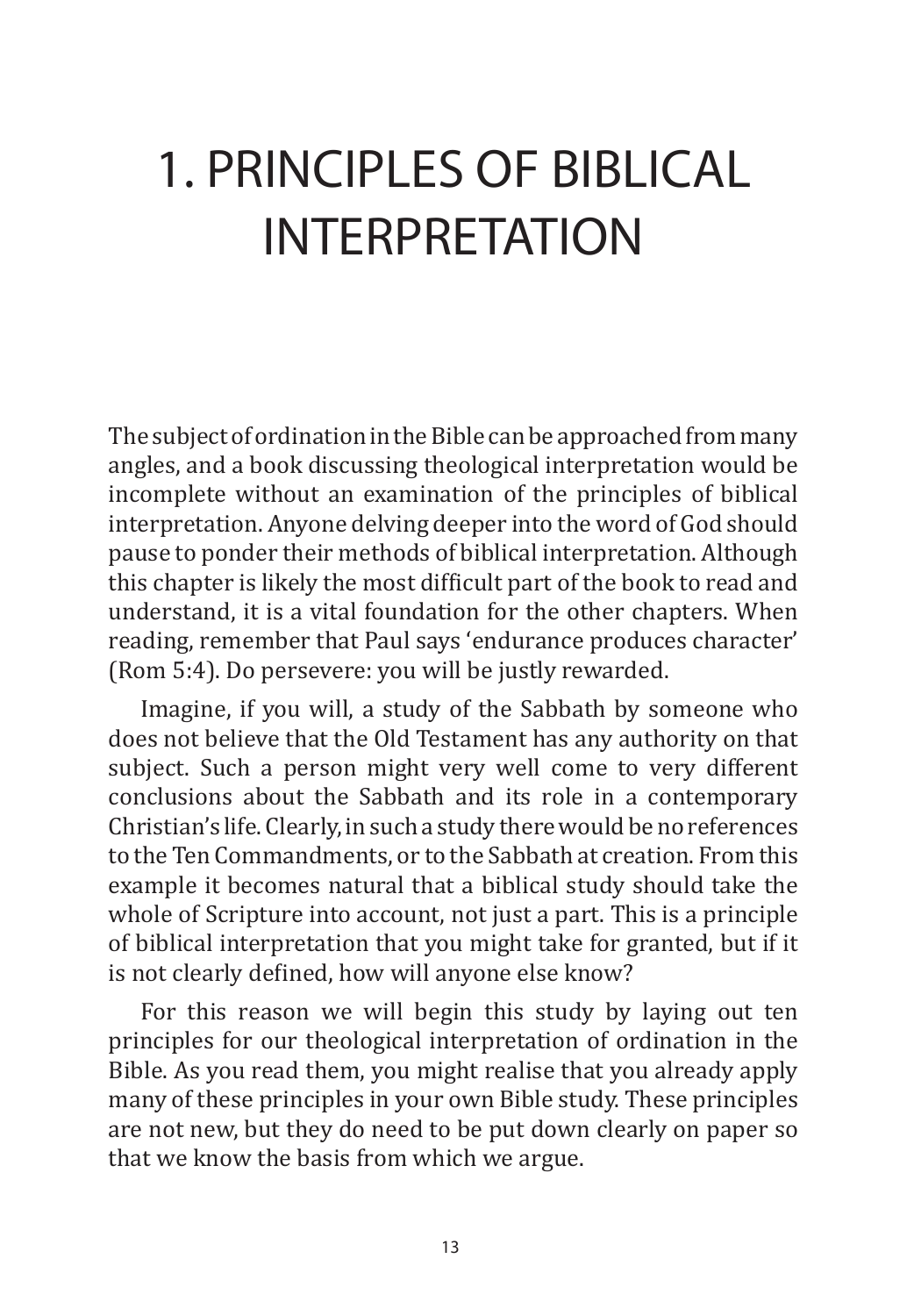#### **PRINCIPLE 1: THE BIBLE IS OUR ONLY CREED**

The first and most important principle for biblical interpretation is part of Adventist DNA. Since the time of the earliest Adventist pioneers, Adventists have been reluctant to speak about doctrines and have always maintained that the Bible is our only creed. Even today, the Fundamental Beliefs of Seventh-day Adventists are prefaced by a statement emphasising that we put our faith in the Bible alone.

Generally this principle is referred to by its Latin name *Sola Scriptura*, 'Only Scripture'. This principle emphasises that only the Bible can reveal God and the teachings of God. In other words, the Bible is the only normative authority for Christian belief and practice.

This principle represents a greater challenge than many see, because it means that anything believed or practiced should continually be held up to the Bible. Even ordination, a twothousand-year-old practice, needs to constantly be weighed against the biblical evidence. If it is found wanting, changes must be made.

As Seventh-day Adventists we base our analysis of the biblical presuppositions, principles and methods of interpretation on a document entitled *Methods of Bible Study: Presuppositions, Principles, and Methods*. This document was voted in 1986, at the Annual Council of the General Conference in Rio de Janeiro, Brazil. Insofar as it is applicable to the current study, these *Methods of Bible Study* will also be incorporated into the other ten principles outlined in this introductory chapter.

#### **PRINCIPLE 2: DEALING WITH ISSUES NOT CLEARLY STATED IN SCRIPTURE**

If the Bible is our only creed, and we accept that the Bible is the only authority over Christian beliefs and practice, this automatically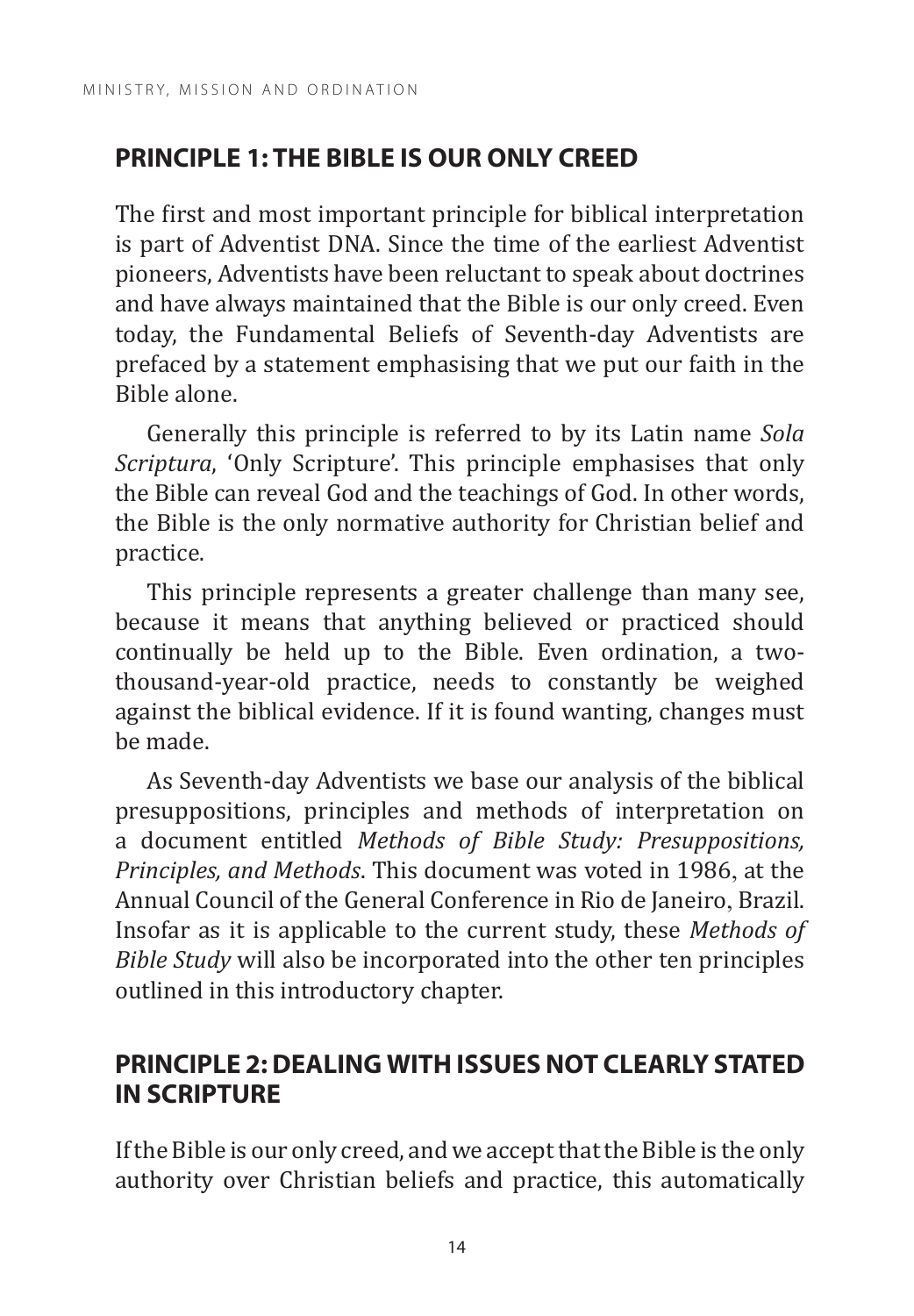leads to the question of how we deal with topics not explicitly discussed in the Bible. You may wonder why we would want to discuss a topic not clearly defined in the Bible, but unfortunately, as you will see, this study shows that ordination is just such a topic. If the Bible does not clearly or explicitly discuss ordination, we need a principle for how to deal with that fact.

It is clear that James White, one of the Adventist pioneers, dealt with a similar issue. George Knight describes White's struggle and solution wonderfully in his July 2014 article in *Ministry*, entitled 'Ecclesiastical Deadlock: James White Solves a Problem That Had No Answer'. White was struggling to organise the church in a proper, biblical manner. Unfortunately, there was very little biblical evidence on topics like church order, church ownership of property, the payment of preachers, the placement of pastors, the transfer of members between congregations and the overlying structure that binds individual congregations together. Eventually, after much discussion among the leaders of the church, it was generally accepted that any method that meets the following conditions could be applied: (a) the method will advance the gospel, insofar as we can judge, and (b) the method is not explicitly disallowed in the Bible.

In order to maintain a strong biblical foundation, this second principle, which offers an accepted Adventist way of dealing with issues not discussed in the Bible, will not be used directly in this study. Nor will any of this study's conclusions be based on it. But, as will become clear, this principle will ultimately be an essential part of the church's decision on how to deal with the issue of ordination.

#### **PRINCIPLE 3: PROTESTANT REFORMATION**

The Protestant Reformation was a turning point in the history of the church. Five principles of interpretation were introduced during the Reformation, each of which addresses the nature of the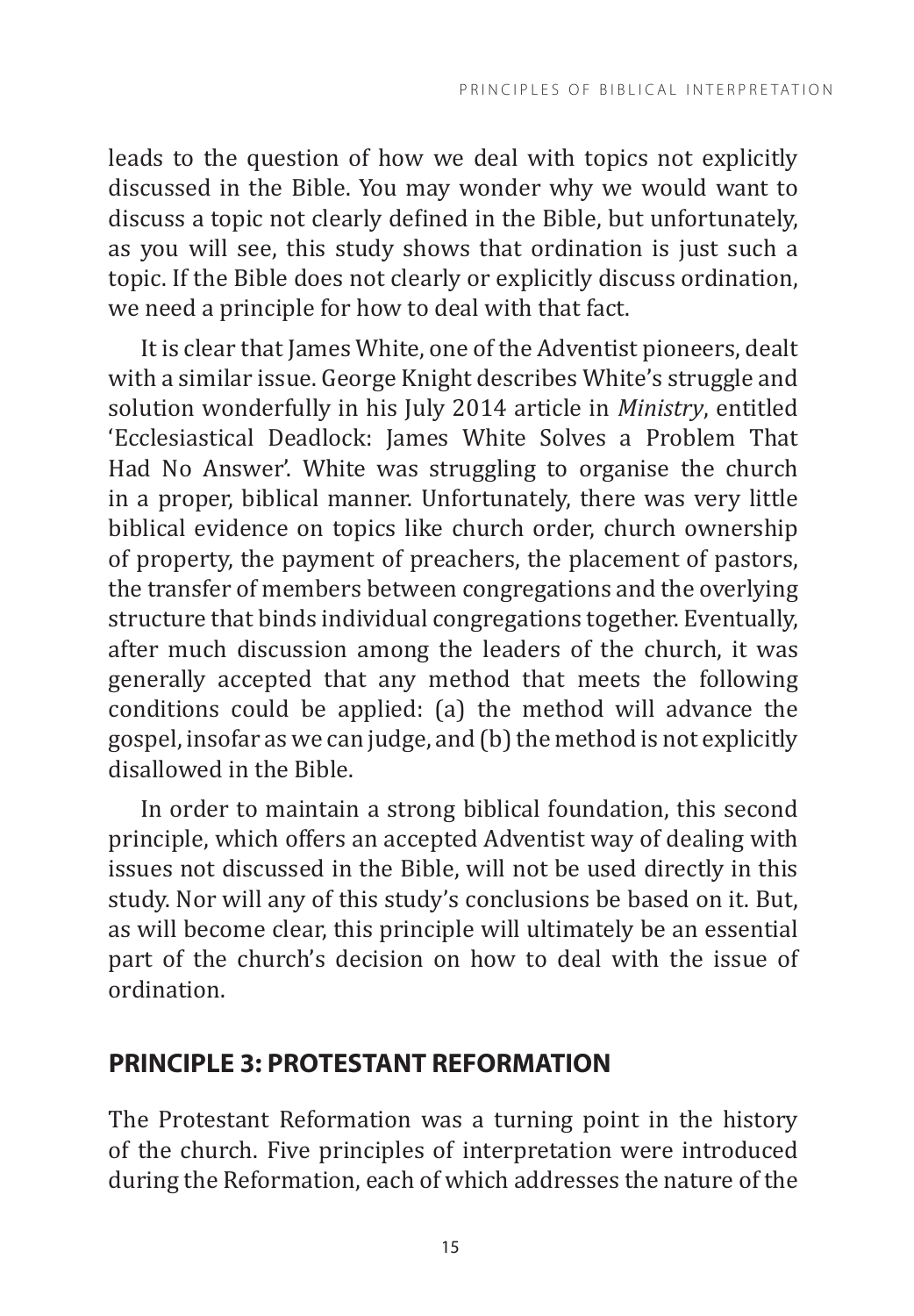Bible. These five principles are still the foundation of Protestant theology and biblical interpretation, and they will also impact our current study.

#### **The Bible and the Bible Only**

This first principle is so vital that we have separately discussed it as the first principle of this study. The discussion above was extensive, but we need to add one idea, called the 'Sufficiency of Scripture'. This idea is part and parcel of *Sola Scriptura*, and assumes that the Bible is a fully sufficient guide to salvation. In other words, everything that a believer needs to know to be saved can be found in the Bible. There are no deficiencies that need to be filled with tradition, additional revelations or announcements from church leadership.

#### **The Totality of Scripture**

The second principle from the Protestant Reformation is the 'Totality of Scripture', *Tota Scriptura*. This principle emphasises the need to read the entire Bible when studying a topic. Theology and biblical studies cannot simply be based on a portion of the Bible, ignoring the rest. They must remain firmly grounded in the entirety of Scripture. When assuming the totality of the Bible, there are two consequences that need to be taken into account. Firstly we see that the Bible is an inseparable union of the divine and the human, and secondly we see that it is the word of God.

Scripture is divinely inspired, although the authors kept their God-given free will. The Holy Spirit filled the authors with the divine message, and the human authors put that message into words. In this way the Bible's nature is similar to that of Jesus. It is a complete and inseparable mixture of the divine and the human: fully trustworthy, yet brought forth by human hands.

The second consequence of *Tota Scriptura* is that the Bible must be seen as the word of God. If every part of Scripture should be read on equal footing, this leads us to the conclusion that the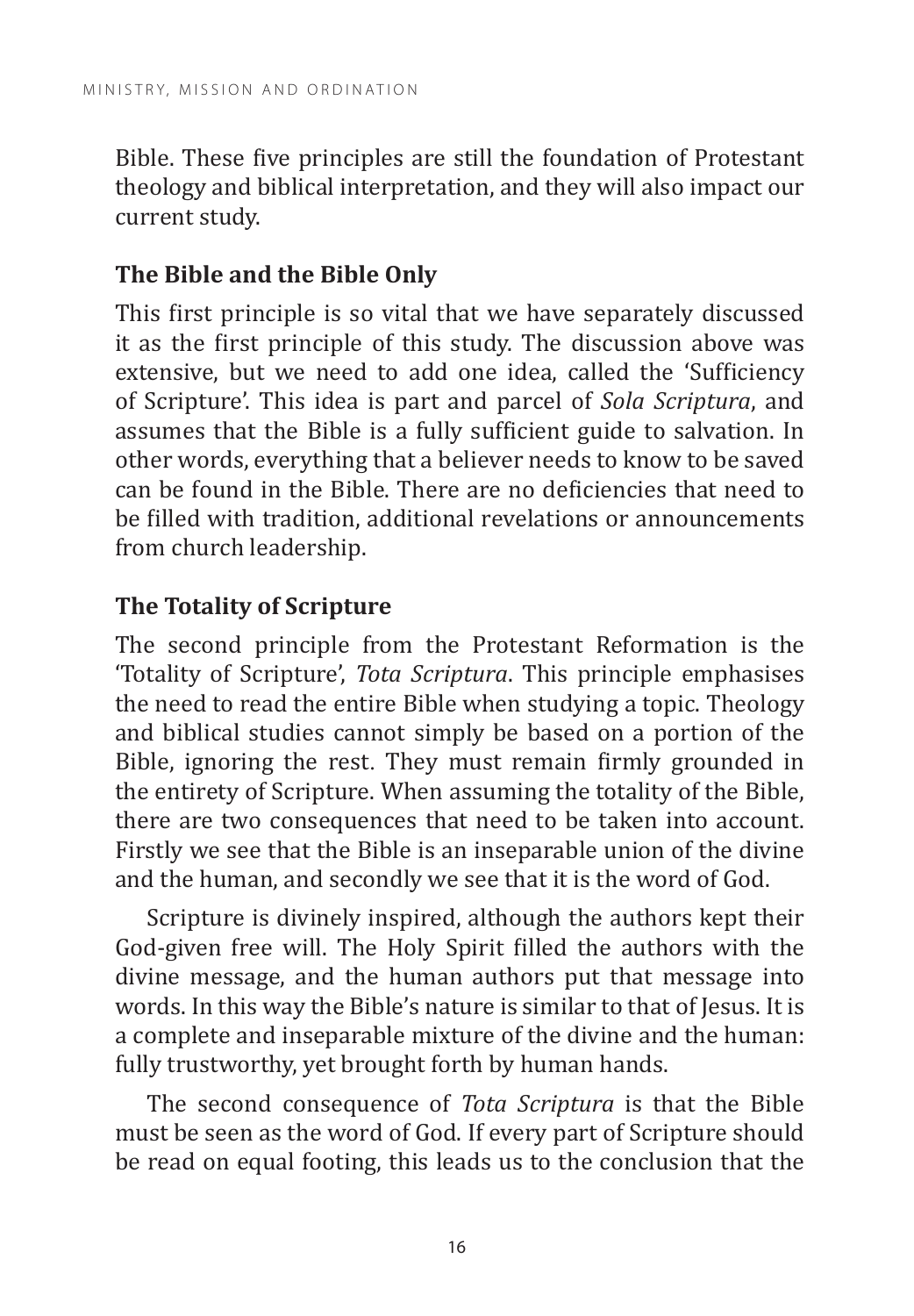Bible as a whole is also God's word. To drive this point home, the Bible does not simply *contain* the word of God, it *is* the actual written word of God.

#### **The Analogy of Scripture**

The third interpretative principle of the Protestant Reformation is the 'Analogy of Scripture', or *Analogia Scripturae*. This principle follows from the previous argument for the totality of Scripture. If the entire Bible is the word of God, and the entire Bible is divinely inspired, then there must be fundamental unity and harmony throughout. Every part of the Bible must be analogous with the other parts. Practically this means that we can claim three things: Scripture interprets Scripture, Scripture is consistent and Scripture is clear.

Firstly, the divine nature of Scripture allows us to understand that there is a unity among the various human voices represented in the Bible. When a single voice is unclear, the rest of the Bible will be useful in the further and correct interpretation of that voice. In this way one part of Scripture interprets another part.

Secondly, given that it has a single divine inspiration, the Bible must necessarily be consistent. When discussing a theme, one part of the Bible cannot stand opposite another part. Interpretations must harmonise all the teachings on a particular topic.

Finally, given that the Bible interprets itself and its message is consistent, it follows that Scripture must also be clear. The various authors each build on the writings and understanding that came before. Diligent students can also consistently gain more understanding of each of the different parts of the Bible, making other parts clearer. In this way, through time and study, the later writings elucidate the earlier ones, and the earlier writings illuminate the later ones.